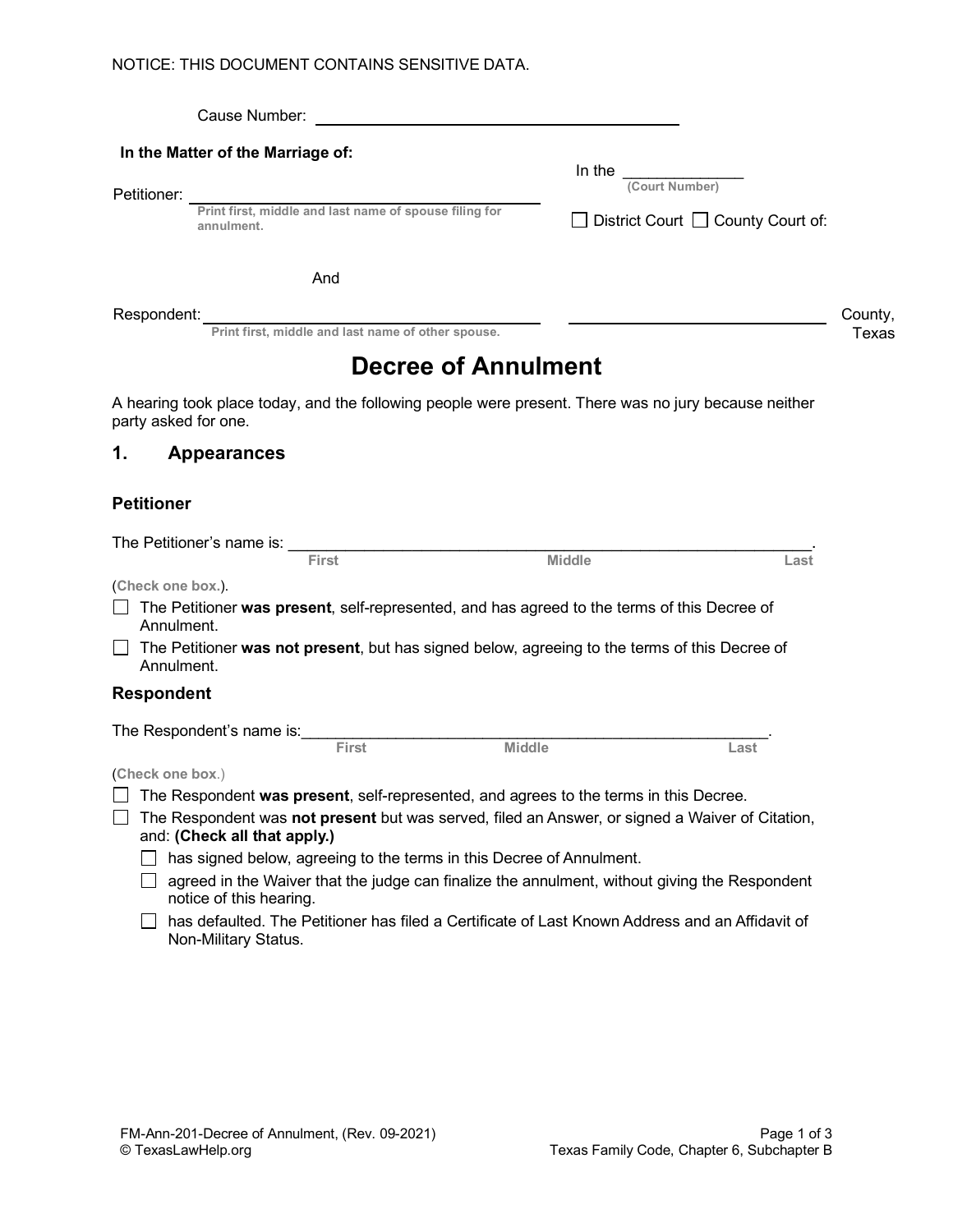#### **2. Record**

A court reporter (**Check one**):

 $\Box$  did not record today's hearing because the parties and judge agreed not to make a record.

 $\Box$  recorded today's hearing.

# **3. Jurisdiction**

The Court received evidence and finds that it has jurisdiction over this case and the parties, that the residency and notice requirements have been met, and that the Petition meets all legal requirements.

### **4. Findings**

The Court finds the material allegations (grounds for annulment) in the Original Petition to Annul Marriage are true and that the marriage should be annulled.

The Court finds that no child was born to or adopted by Petitioner and Respondent, and no child is expected.

The Court finds that Petitioner and Respondent did not accumulate any community property during the marriage, other than personal effects.

### **5. Annulment Granted**

IT IS ORDERED that the marriage between Petitioner and Respondent is null and void.

### **6. Family Violence Statement**

It has been represented to the Court that: **(Check ONLY the option that applies to the situation.)**

П There has been no family violence during this lawsuit, while the divorce was pending, or during the two years prior to the filing of this lawsuit.



There has been family violence during this lawsuit, while the divorce was pending, or during the two years prior to the filing of this lawsuit.

# **7. Property**

IT IS ORDERED that Petitioner take as his or her sole and separate property all the property that is presently in Petitioner's possession and that Respondent take as his or her sole and separate property all the property that is presently in Respondent's possession.

#### **8. Name Confirmation**

IT IS ORDERED that the name of (check one):  $\Box$  Petitioner  $\Box$  Respondent is the name used before marriage, as it appears below:

**First Middle Last** 

# **9. Court Costs**

The costs of court shall be paid by the spouse who incurred them to the extent the party is required to pay such costs. A spouse who filed an Affidavit of Indigency or Declaration of Indigency that was not successfully contested is not required to pay court costs.